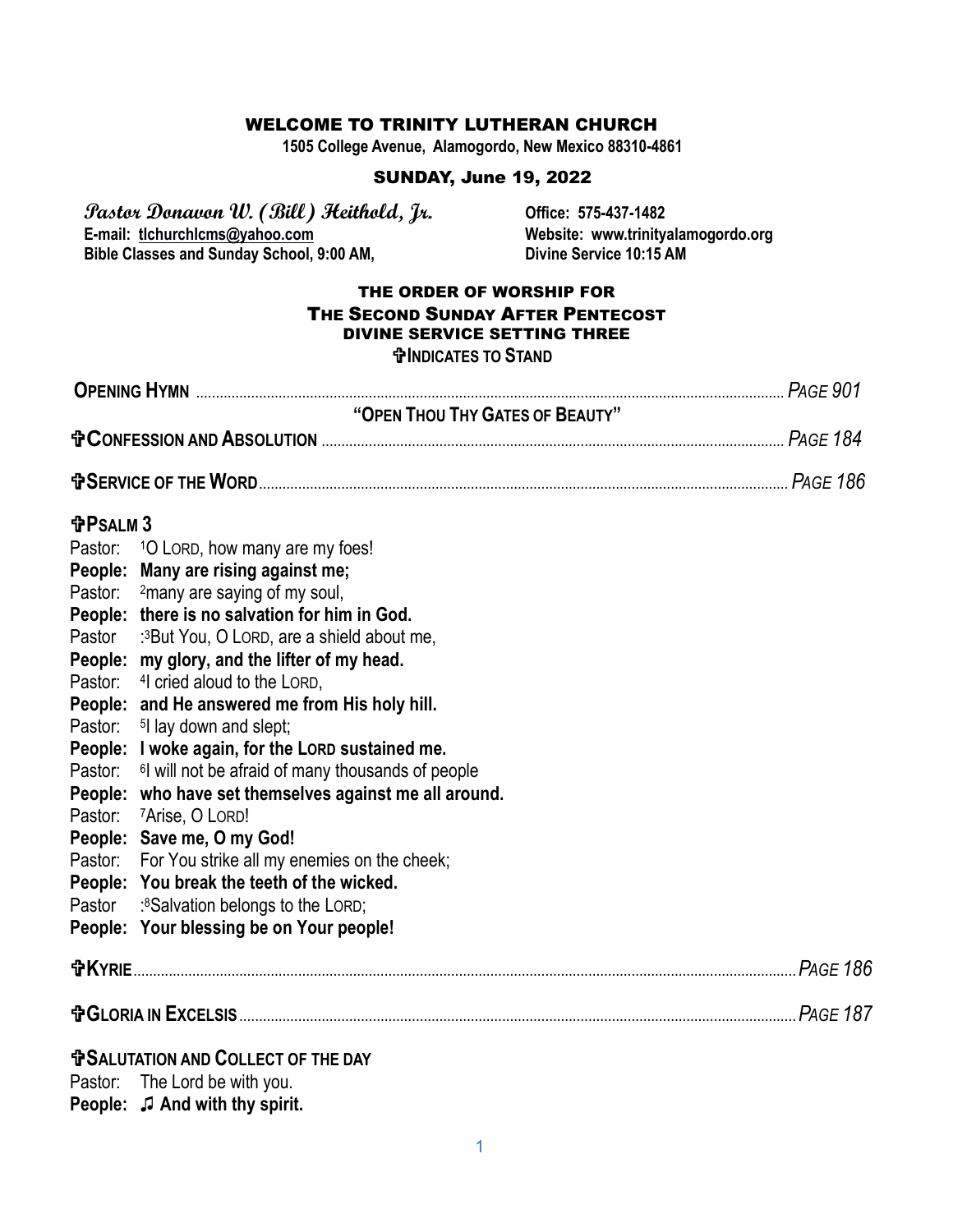Pastor: Let us pray.

**ALL: O God, You have prepared for those who love You such good things as surpass our understanding. Cast out all sins and evil desires from us, and pour into our hearts Your Holy Spirit to guide us into all blessedness; through Jesus Christ, Your Son, our Lord, who lives and reigns with You and the Holy Spirit, one God, now and forever. ♫ Amen.** 

# **OLD TESTAMENT READING -- ISAIAH 65:1-9**

Reader: The Old Testament reading for the 2<sup>nd</sup> Sunday after Pentecost is from the sixty-fifth chapter of Isaiah.

1 I was ready to be sought by those who did not ask for Me; I was ready to be found by those who did not seek Me. I said, "Here am I, here am I," to a nation that was not called by My name. <sup>2</sup>I spread out My hands all the day to a rebellious people, who walk in a way that is not good, following their own devices; <sup>3</sup>a people who provoke Me to My face continually, sacrificing in gardens and making offerings on bricks; 4who sit in tombs, and spend the night in secret places; who eat pig's flesh, and broth of tainted meat is in their vessels; <sup>5</sup>who say, "Keep to yourself, do not come near me, for I am too holy for you." These are a smoke in My nostrils, a fire that burns all the day. <sup>6</sup>Behold, it is written before Me: "I will not keep silent, but I will repay; I will indeed repay into their bosom 7both your iniquities and your fathers' iniquities together, says the LORD; because they made offerings on the mountains and insulted Me on the hills, I will measure into their bosom payment for their former deeds." <sup>8</sup>Thus says the LORD: "As the new wine is found in the cluster, and they say, 'Do not destroy it, for there is a blessing in it,' so I will do for My servants' sake, and not destroy them all. <sup>9</sup>I will bring forth offspring from Jacob, and from Judah possessors of My mountains; My chosen shall possess it, and My servants shall dwell there."

Reader: This is the Word of the Lord. **People: Thanks be to God.**

**THE GRADUAL** *Rom. 10:8b, 10*

Pastor: The word is near you, in your mouth and in your heart,

- **People: the word of faith that we proclaim.**
- Pastor: For with the heart one believes and is justified,
- **People: and with the mouth one confesses and is saved.**

# **THE EPISTLE -- GALATIANS 3:23—4:7**

Reader: The Epistle reading is from the third and fourth chapters of Galatians.

<sup>23</sup>Now before faith came, we were held captive under the law, imprisoned until the coming faith would be revealed. <sup>24</sup>So then, the law was our guardian until Christ came, in order that we might be justified by faith. <sup>25</sup>But now that faith has come, we are no longer under a guardian, <sup>26</sup>for in Christ Jesus you are all sons of God, through faith. <sup>27</sup>For as many of you as were baptized into Christ have put on Christ. 28There is neither Jew nor Greek, there is neither slave nor free, there is neither male nor female, for you are all one in Christ Jesus. 29And if you are Christ's, then you are Abraham's offspring, heirs according to promise. <sup>1</sup>I mean that the heir, as long as he is a child, is no different from a slave, though he is the owner of everything, 2but he is under guardians and managers until the date set by his father. <sup>3</sup>In the same way we also, when we were children, were enslaved to the elementary principles of the world. <sup>4</sup>But when the fullness of time had come, God sent forth His Son, born of woman, born under the law, <sup>5</sup>to redeem those who were under the law, so that we might receive adoption as sons. <sup>6</sup>And because you are sons, God has sent the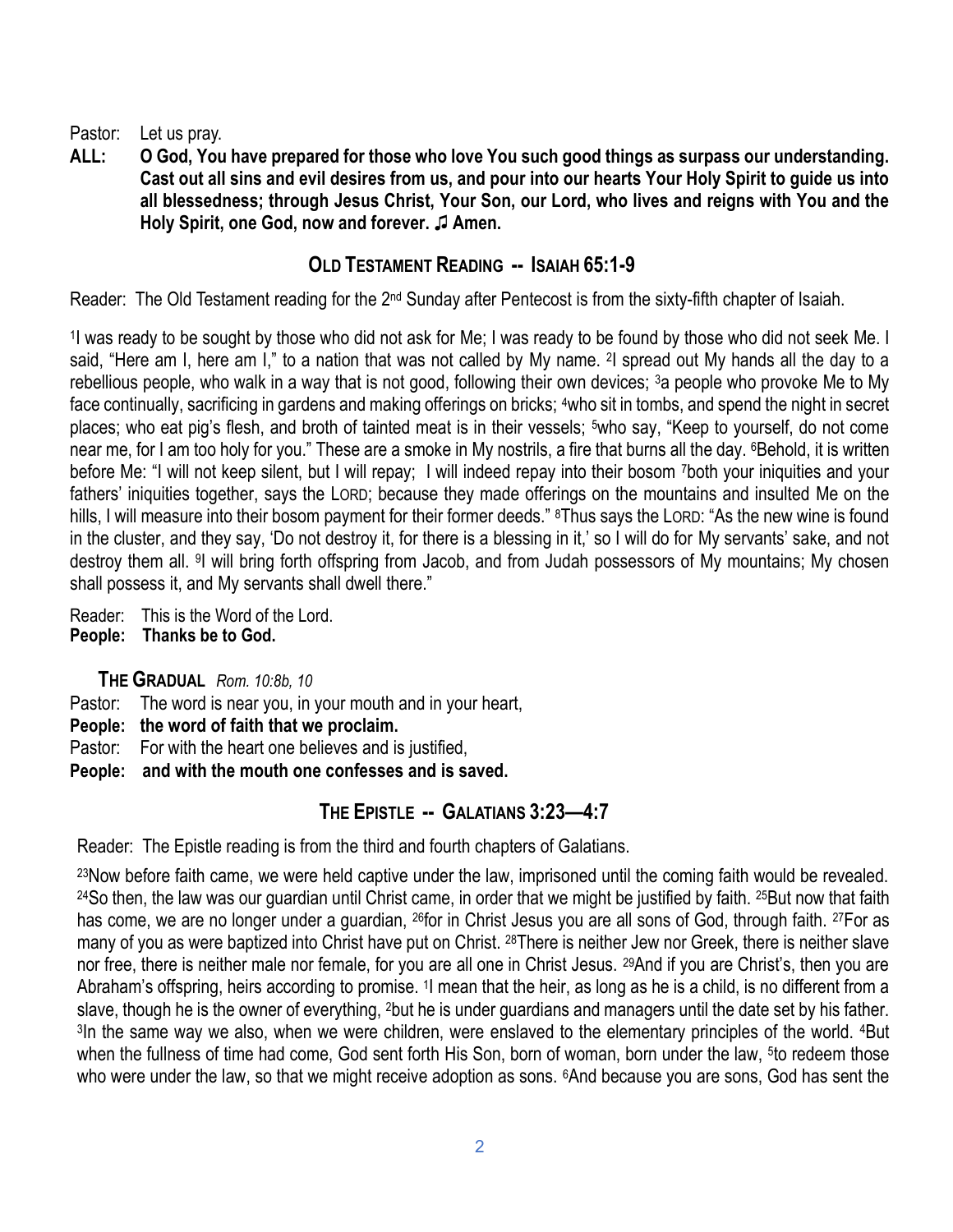Spirit of His Son into our hearts, crying, "Abba! Father!" 7So you are no longer a slave, but a son, and if a son, then an heir through God.

Reader: This is the Word of the Lord. **People: Thanks be to God.**

# **ALLELUIA AND VERSE** ...........................................................................................................................................*PAGE 190*

# **THE HOLY GOSPEL -- LUKE 8:26-39**

Pastor: The Holy Gospel according to St. Luke the eighth chapter.

# **People:** ♫ **Glory be to Thee, O Lord.**

<sup>26</sup>Then they sailed to the country of the Gerasenes, which is opposite Galilee. <sup>27</sup>When Jesus had stepped out on land, there met Him a man from the city who had demons. For a long time he had worn no clothes, and he had not lived in a house but among the tombs. 28When he saw Jesus, he cried out and fell down before Him and said with a loud voice, "What have You to do with me, Jesus, Son of the Most High God? I beg You, do not torment me." 29For He had commanded the unclean spirit to come out of the man. (For many a time it had seized him. He was kept under guard and bound with chains and shackles, but he would break the bonds and be driven by the demon into the desert.) 30 Jesus then asked him, "What is your name?" And he said, "Legion," for many demons had entered him. 31And they begged Him not to command them to depart into the abyss. 32Now a large herd of pigs was feeding there on the hillside, and they begged Him to let them enter these. So He gave them permission. 33Then the demons came out of the man and entered the pigs, and the herd rushed down the steep bank into the lake and were drowned. 34When the herdsmen saw what had happened, they fled and told it in the city and in the country. 35Then people went out to see what had happened, and they came to Jesus and found the man from whom the demons had gone, sitting at the feet of Jesus, clothed and in his right mind, and they were afraid. 36And those who had seen it told them how the demonpossessed man had been healed. 37Then all the people of the surrounding country of the Gerasenes asked Him to depart from them, for they were seized with great fear. So He got into the boat and returned. 38The man from whom the demons had gone begged that He might be with Him, but Jesus sent him away, saying, 39"Return to your home, and declare how much God has done for you." And he went away, proclaiming throughout the whole city how much Jesus had done for him.

Pastor: This is the Gospel of the Lord **People:** ♫ **Praise be to Thee, O Christ.**

| "THE CHURCH'S ONE FOUNDATION"   |  |
|---------------------------------|--|
| <b>THE SERMON</b>               |  |
|                                 |  |
|                                 |  |
| <b>THE PRAYER OF THE CHURCH</b> |  |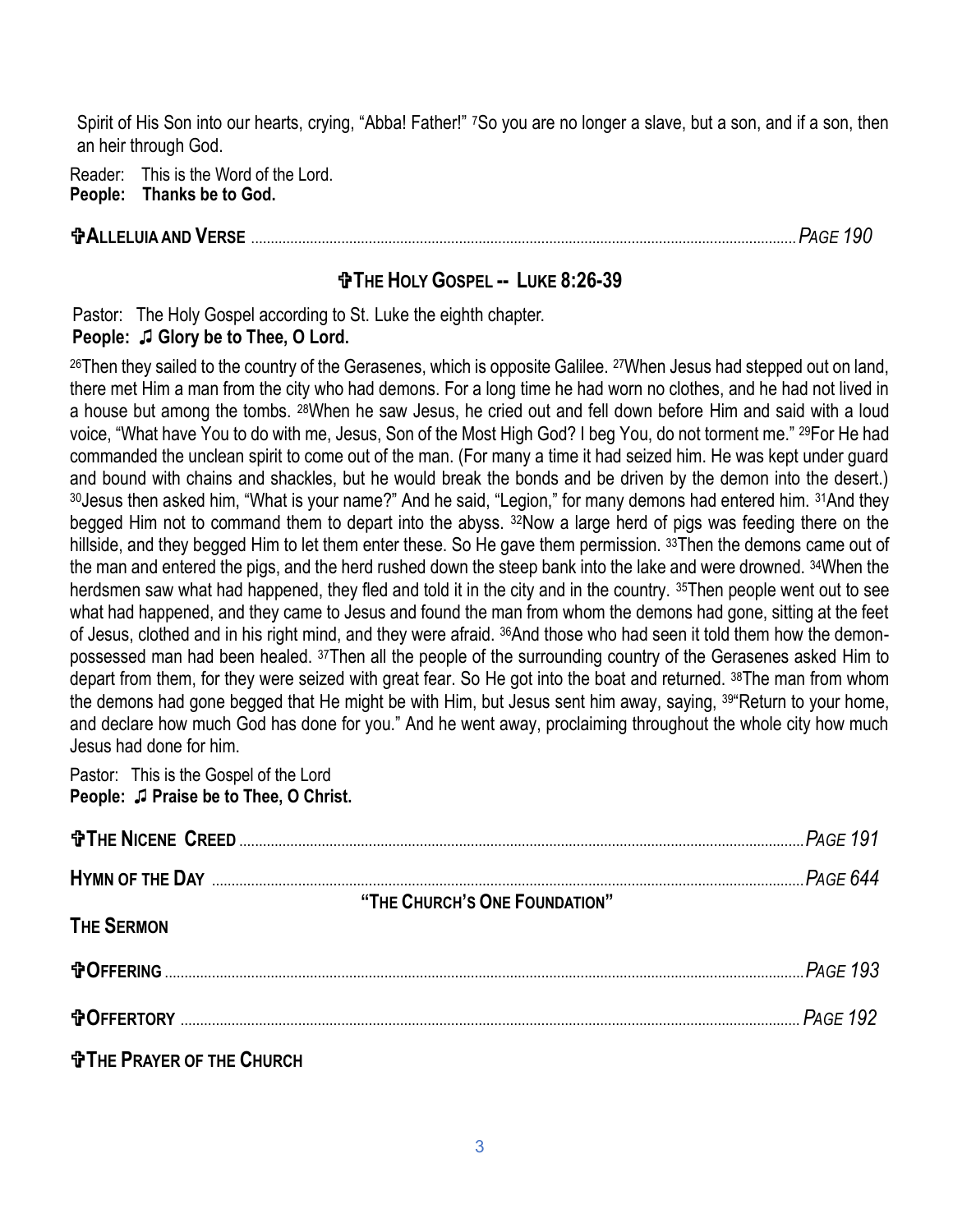# **COMMUNION STATEMENT**

The Lord's Supper is celebrated by this congregation in the confession and glad confidence that, as He says, our Lord gives into our mouths not only bread and wine but His very body and blood to eat and to drink for the forgiveness of sins and to strengthen our union with Him and with one another. Our Lord invites us to His table as He forgives and loves us, that they may show forth His death until He comes.

Because those who eat and drink our Lord's body and blood unworthily do so to their great harm (1 Corinthians 11:29-30) and because Holy Communion is a confession of the faith which is confessed at this altar, any who are not yet instructed, in doubt, or who hold a confession differing from that of this congregation and The Lutheran Church—Missouri Synod, and

yet desire to receive the sacrament, you are asked to **refrain until you** first speak with the Pastor or an elder.

# **SERVICE OF THE SACRAMENT**

| <b>DISTRIBUTION HYMNS</b> |  |
|---------------------------|--|
|                           |  |
|                           |  |
|                           |  |
|                           |  |
|                           |  |
|                           |  |
|                           |  |

**"SENT FORTH BY GOD'S BLESSINGS"** 

#### **Acknowledgments**

Divine Service, Setting Three from Lutheran Service Book

Unless otherwise indicated, all scripture quotations are from *The Holy Bible, English Standard Version*, copyright © 2001 by Crosway Bibles, a division of Good News Publishers. Used by permission. All rights reserved. Created by Lutheran Service Builder © 2006 Concordia Publishing House.

\*\*\*\*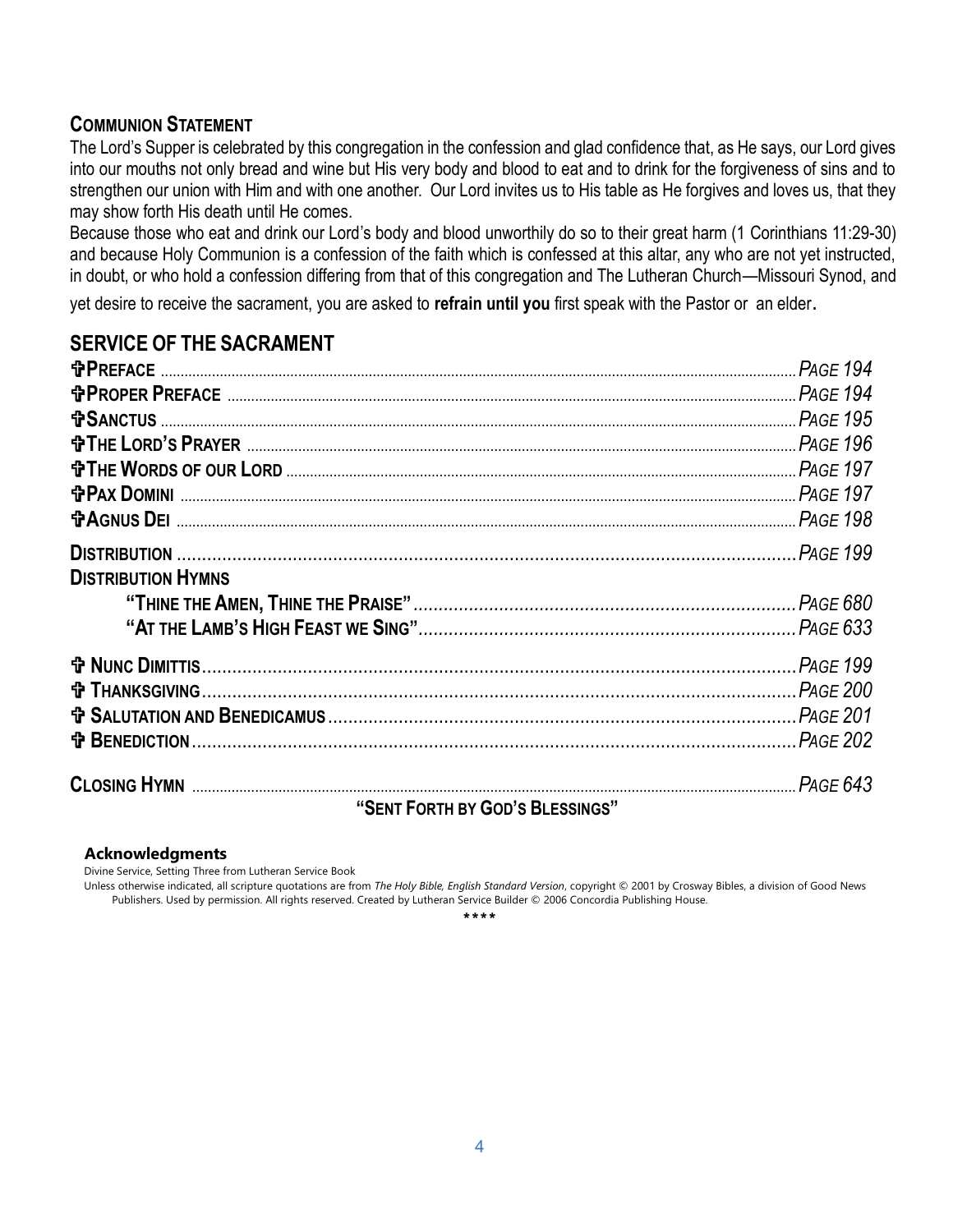# **NEXT WEEK'S TEXTS**: Psalm 16; 1 Kings 19:9b-21; Galatians 5:1,13-25; Luke 9:51-62

#### \*\*\*\*

#### TODAY'S LIGHT READERS

# TODAY'S LIGHT: 1 Samuel 20-27

- 1. Do you sometimes feel as Saul did: "None of you is sorry for me" (1 Samuel 22:8)? What are some of the problems Saul had that are a background for his statement? What might be some of the background for anyone who makes such a statement? What encouragement do each of these Scripture passages have for a person who feels no one cares about them: Psalm 115:12–13; Isaiah 40:11; Matthew 9:20–22; John 14:1, 18–19; 1 Peter 5:7?
- 2. Are you ready to leave resolution of problems in your life to the Lord? Identify the problems David had been having with Saul and the impact this situation had had on David's life. Why didn't David resolve the issue when he had the opportunity (1 Samuel 26:9-11)? Consider a problem you are facing in your life. How might your thinking and approach to dealing with the situation change if you thought of the problem as "the Lord's anointed"?

#### \*\*\*\* LCMS STEWARDSHIP MINISTRY

**June 19 – Trinity 1---Luke 16:19 – "There was a rich man who was clothed in purple and fine linen and who feasted sumptuously every day."** This is often called the story of "The Rich Man and Lazarus." But it should really be called the story of "The Two Rich Men and Lazarus." The other rich man in this story is Abraham. Obviously, these two men used the gift of riches that God gave them in very different ways. The life and decisions of Abraham flowed from faith; the rich man's life and choices flowed from disbelief and self-centeredness. So Abraham was kind and generous, reflecting his trust in a kind and generous God. And the rich man? Well, you saw what happened to him and what god he served.

#### LIFE QUOTES FROM LUTHERANS FOR LIFE

**June 19** "The God who chose to give us life at the moment of fertilization is the same God who chose to rescue us and redeem us and give us salvation. And He did it by sending His Son, Jesus, to experience every stage of human life so we could be forgiven and given life everlasting with Him!" Rev. Craig Michaelson, Faith Community Lutheran Church, Las Vegas, Nevada – ––*A Life Quote from Lutherans For Life — [www.lutheransforlife.org](http://www.lutheransforlife.org/)*

# LIFE THOUGHTS IN THE CHURCH YEAR

**June 19 – Pentecost IIC/Father's Day –** The unique dignity of fatherhood includes protecting others as God does (Psalm 3:3)—even defending them from themselves. Practices like abortion and measures like assisted suicide situate our people among the tombs (Isaiah 65:4). Let us not abandon them to demonic deceptions about "bodily autonomy" but instead with courage and compassion proclaim how much God has done for us (Luke 8:39), creating and redeeming and calling every member of our race precious.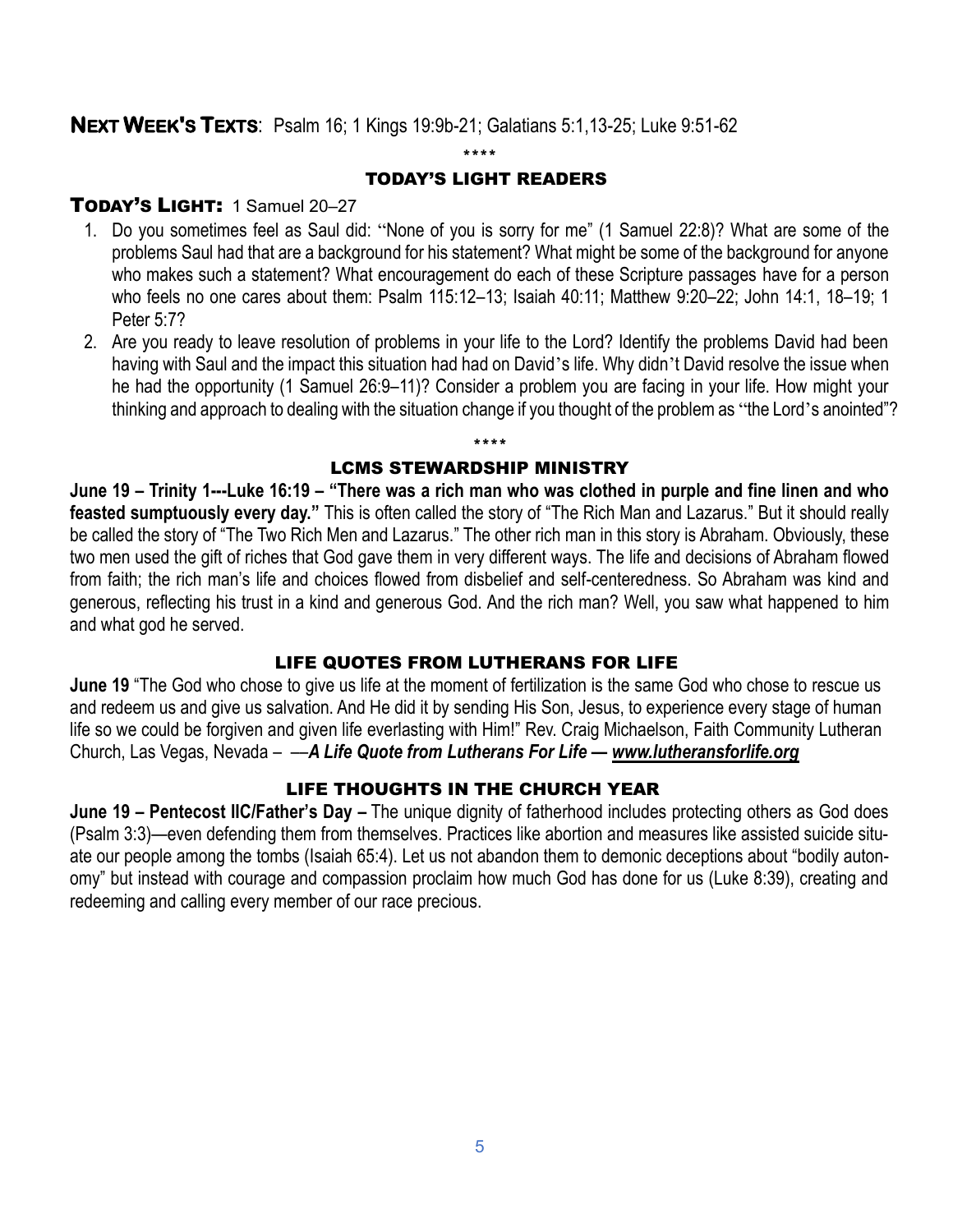#### ANNOUNCEMENTS

**CHRIST FOR YOU this week on KFUO.org**: Study the Lord's Supper In Two Kinds on the Anniversary of the Presentation of the Augsburg Confession on 6/25 at 10:00 a.m. CT, study Acts 20-22 on Sharper Iron's "To the End of the Earth" (weekdays at 8:00 a.m. CT), and learn more about Genesis 18-21 on Thy Strong Word (weekdays at 11:00 a.m. CT). Find these programs live or on demand at kfuo.org or on the KFUO Radio app!

**THE MISSION FOR MAY AND JUNE** is the Joint Seminary Fund**.** The LCMS Joint Seminary Fund was established to supplement the Synod subsidy by directly soliciting the church for charitable donations. Gifts to the LCMS Joint Seminary Fund are restricted exclusively to supporting both of our world-class seminaries. Our LCMS seminaries have only three sources of operating revenue: 1) Investment income from endowment, 2) Tuition paid by students after financial aid is awarded (often in the form of student loans), & 3) Financial gifts graciously supplied by God's people.

**TRACT OF THE MONTH:** The Tract of the Month for June is "**Victim, Validated, Victorious**". "This booklet is a resource to help individuals, family members or loved ones in the midst of overcoming a life-shattering event. It is intended to illustrate that faith in Christ Jesus and His saving work on the cross are vital for those devastated by something or someone. Remember, you are not alone; resources are available. Many are listed in the back of this booklet. This text of course, is not the final answer to victim issues. Instead, it's a way for that person to recover with God's help, so he or she can regain hope and trust. You can overcome!"

**PRAYER LIST:** If you have placed someone on our prayer page, please let the church office know what the status is on that person and whether they can be removed. Just call the church office at 575-4371482 or email the church at [tlchurchlcms@yahoo.com](mailto:tlchurchlcms@yahoo.com) to let us know. Thanks, Jan

**WORSHIP ANEW**" is a National Lutheran TV program sponsored by Terry Marquardtof Marquardt Eye Associates and Trinity Lutheran Church of Alamogordo. It's on KVBA Vision Broadcasting, on Sunday at 12:30 p.m. or Wednesdays at 11:30 a.m. It's streaming on KVBATV.org or 14.1 Digital, 19 Analog, 22 Cable. (times listed below)

| Sunday | 5:30 AM  | Sunday 12:30 PM |
|--------|----------|-----------------|
| Wed.   | 11:30 AM | Friday 8:00 AM  |
| Friday | 2:00 PM  | Friday 6:30 PM  |

#### SUMMER YOUTH ACTIVITIES FOR THE WEEK OF JUNE 20th

Below is a schedule for the youth events this week.

**AGES 6 AND UP:** Monday**,** June 20, at 1:00. the theme is "Formal Day"

**AGES 6 AND UP:** Tuesday**,** June 21, at 1:00. the theme is "Volunteer Day"

**AGES 1-5:** Wednesday**,** June 22, at 1:00. the theme is "Animal Day"

**AGES 6 AND UP:** Thursday**,** June 23, at 1:00. the theme is "Tie Dye Day"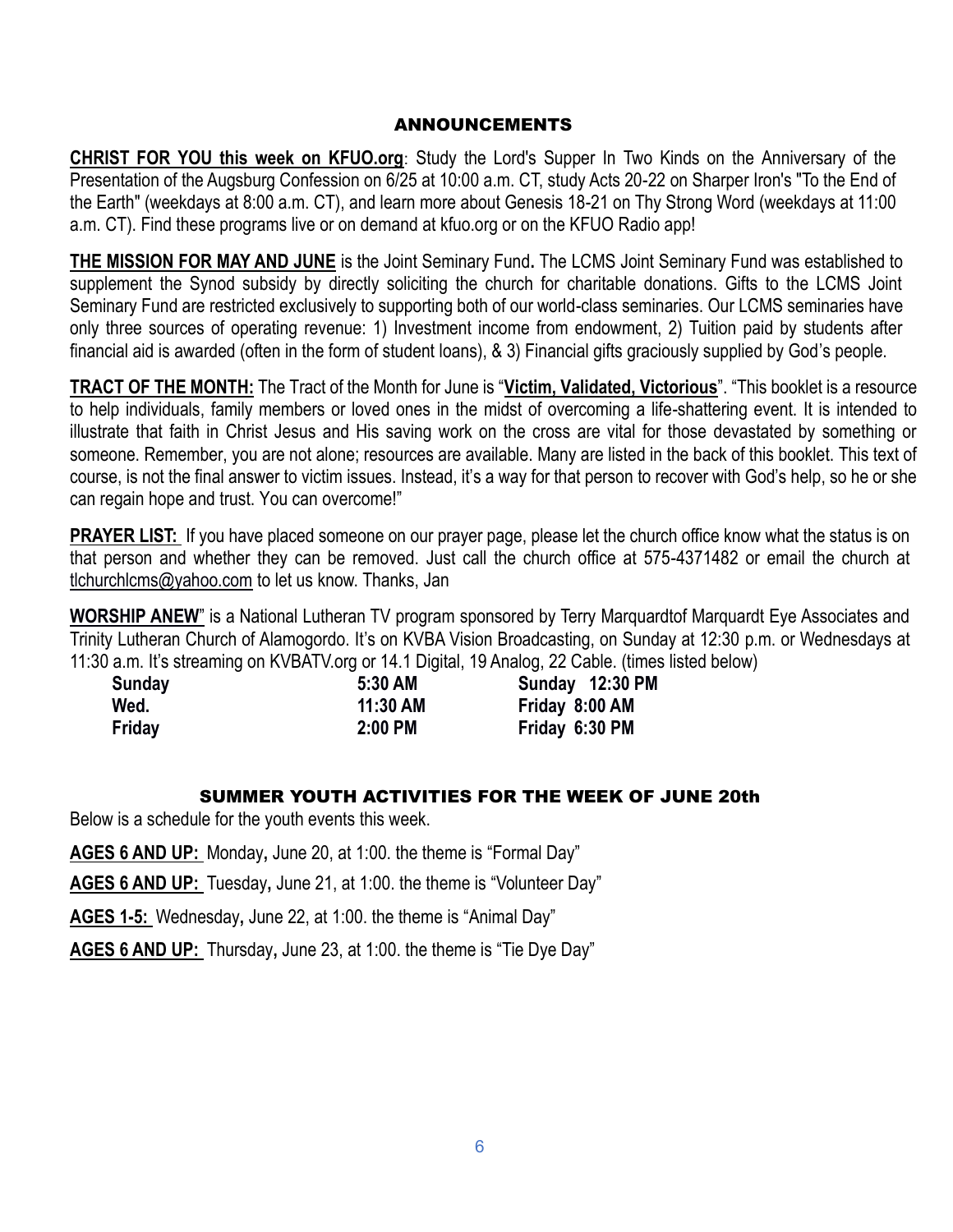# THIS WEEK

**SUNDAY, JUNE 19 THROUGH SUNDAY, JUNE 26, 2022**

| <b>DATE</b>      | TIME         | <b>EVENT</b>                               |
|------------------|--------------|--------------------------------------------|
| <b>SUNDAY</b>    | 9:00 A.M.    | <b>Christian Education Hour</b>            |
|                  | 10:15 A.M.   | <b>Divine Worship/Communion</b>            |
|                  |              | Father's Day                               |
| <b>MONDAY</b>    | 1:00-3:00 PM | Youth ages 6-through high school           |
|                  |              | "Formal Day"                               |
|                  | $6:30$ P.M.  | Gideons                                    |
|                  | 7:00 P.M.    | <b>Adult Bible Study</b>                   |
| <b>TUESDAY</b>   | 9:30 A.M.    | <b>Ruth Bible Study</b>                    |
|                  | 1:00-3:00 PM | Youth ages 6-thru high school              |
|                  |              | "Volunteer Day"                            |
|                  | $5:30$ P.M.  | <b>Evangelism Meeting</b>                  |
| <b>WEDNESDAY</b> | 9:00 A.M.    | Men's Bible Study                          |
|                  | 10:30 A.M    | <b>TOPS</b>                                |
|                  | 1:00-3:00 PM | Youth ages 1-5, "Animal Day"               |
|                  | 5:00 P.M.    | <b>TOPS</b>                                |
| <b>THURSDAY</b>  | 1:00-3:00 PM | Youth ages 6 to thru high school           |
|                  |              | "Tie Dye Day"                              |
| <b>SUNDAY</b>    | 9:00 A.M.    | <b>Christian Education Hour</b>            |
|                  | 10:15 A.M.   | <b>Divine Worship</b>                      |
|                  |              | After service Dessert Potluck to honor the |
|                  |              | services of Jessie and Sarah Elkjer. It's  |
|                  |              | their last day here at Trinity             |

### *PASTOR IS ON VACATION UNTIL JUNE 25TH*

# ALTAR FLOWERS

*The flowers adorning the chancel area this morning have been placed to the glory of God by MaryLeslie Schmitt in memory of her parents.*

\*\*\*\*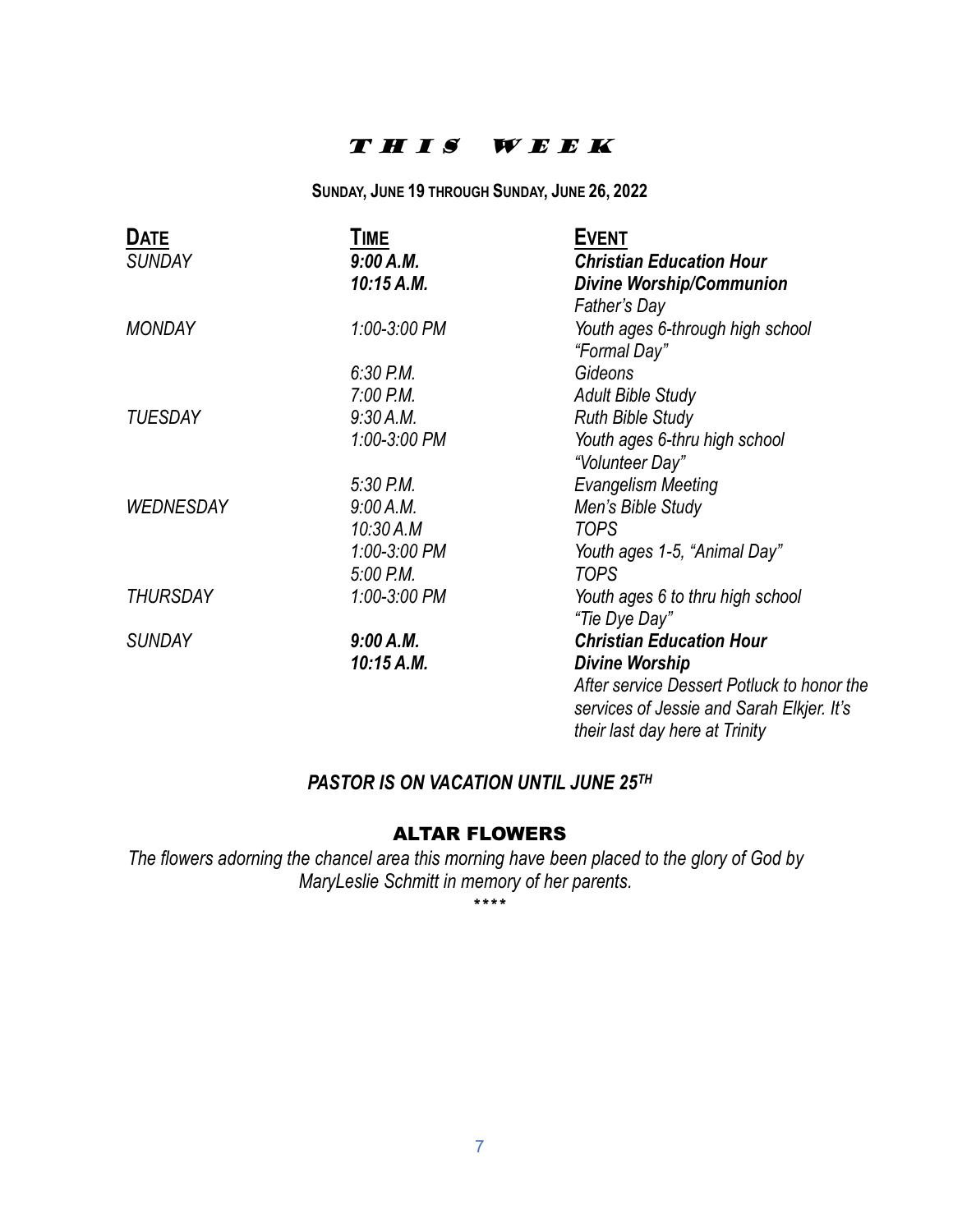#### OUR RESPONSE TO GOD'S GRACE

**SUNDAY, JUNE 12, 2022: WORSHIPPED:** 66 **SUNDAY, JUNE 12, 2022: GENERAL FUND:** \$3,283.00 **Estimated Weekly Budget Requirement:** \$4,137.00 **DOLLAR PROJECT:** \$11.00 **LCMS SEMINARY FUND:** \$225.00 **FLOWERS:** \$54.00

# **ASSISTING IN OUR WORSHIP TODAY**

|                     | <b>PIANIST: Sarah Elkjer</b> |                    |                        |
|---------------------|------------------------------|--------------------|------------------------|
| HOSTS:              | Mary Leslie Schmitt          | ELDER:             | Jesse Elkjer           |
|                     | <b>Yvonne Steeby</b>         | ACOLYTE:           | <b>Madie Sanchez</b>   |
| <b>ALTAR GUILD:</b> | Stacy Johnson                | TELLERS:           | <b>Shirley Enyeart</b> |
|                     | Sandra Krueger               |                    | Vicki Leonard          |
| <b>ATTENDANCE:</b>  | <b>Shirley Enyeart</b>       | <b>SOUND TECH:</b> | <b>Matt Anderson</b>   |
| <b>USHERS:</b>      | Robert Johnson, Trey Johnson |                    |                        |
|                     | Ray Krueger, Bob Thede       |                    |                        |
| <b>1ST LESSON:</b>  | <b>Bob Klose</b>             | 2ND LESSON:        | Sandy Klose            |

# **ASSISTING IN OUR WORSHIP SERVICE NEXT SUNDAY, JUNE 26TH**

**PIANIST:** Sarah Elkjer

| HOSTS:              | George & Marianne Schweers | ELDER:<br>ACOLYTE: | <b>Matt Anderson</b><br>Ryan Sebring |
|---------------------|----------------------------|--------------------|--------------------------------------|
| <b>ALTAR GUILD:</b> | Stacy Johnson              | TELLERS:           | Megan Bowman                         |
|                     | Sandra Krueger             |                    | <b>Dick Dommers</b>                  |
| <b>ATTENDANCE:</b>  | <b>Shirley Enyeart</b>     | <b>SOUND TECH:</b> | <b>Bob Klose</b>                     |
| <b>USHERS:</b>      | Bob Klose, Sandy Klose     |                    |                                      |
|                     | Gerald Moore, David Teller |                    |                                      |
| <b>1ST LESSON:</b>  | <b>Ruth Wilkes</b>         | 2ND LESSON:        | Hannah Keeler                        |

# **ACOLYTE SCHEDULE FOR JULY**